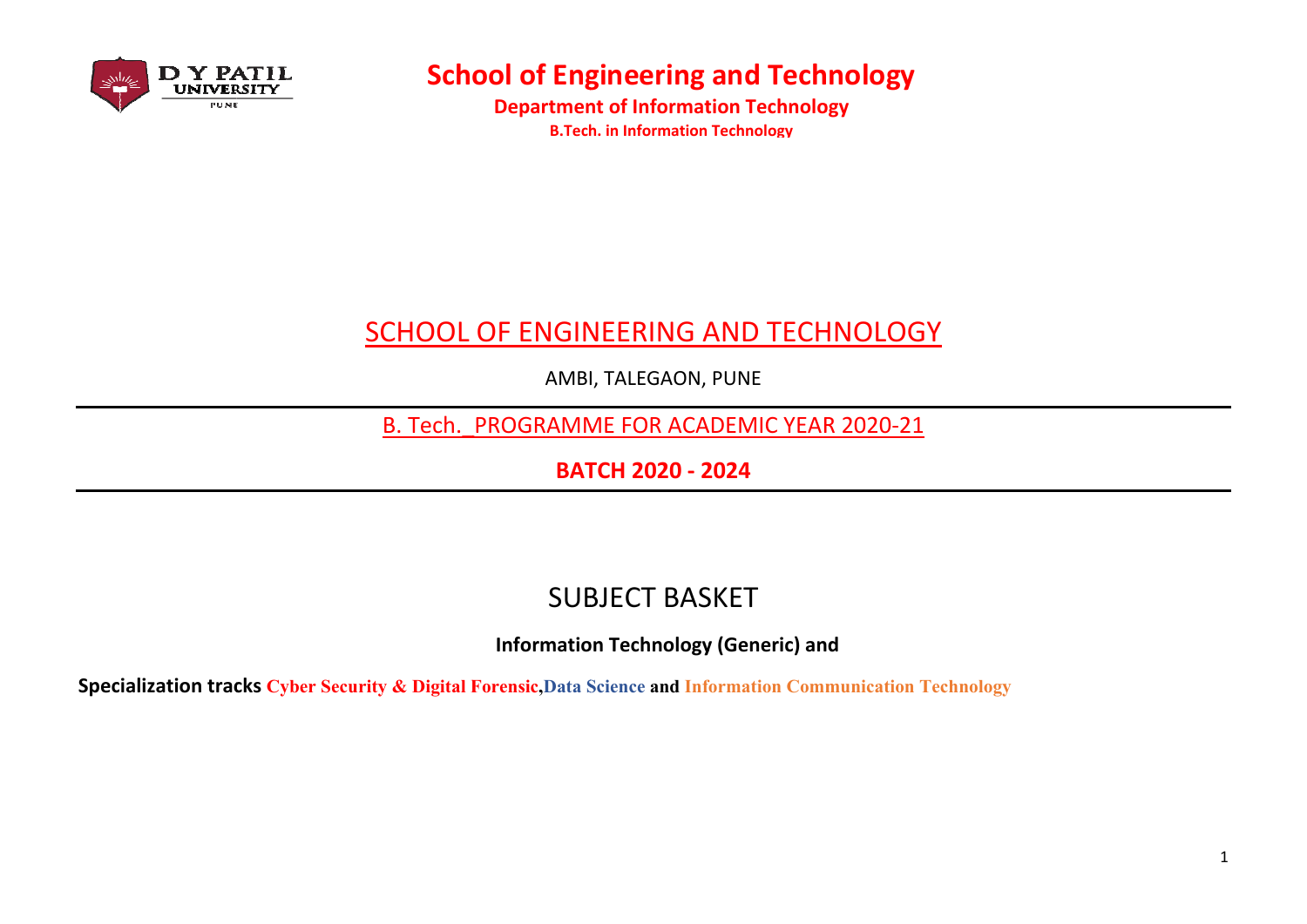

**Department of Information Technology** 

**B.Tech. in Information Technology** 

#### **B.Tech.Computer Engineering (Generic)**

| <b>FIRST YEAR</b>                                     | <b>FIRST YEAR</b>                                     | <b>SECOND YEAR</b>                                  | <b>SECOND YEAR</b>                                  |
|-------------------------------------------------------|-------------------------------------------------------|-----------------------------------------------------|-----------------------------------------------------|
| <b>SEMESTER - I</b>                                   | <b>SEMESTER - II</b>                                  | <b>SEMESTER - III</b>                               | <b>SEMESTER - IV</b>                                |
| <b>B.</b> Tech. in Information<br><b>Technology.</b>  | <b>B.</b> Tech. in Information<br><b>Technology</b>   | <b>B.</b> Tech. in Information<br><b>Technology</b> | <b>B.</b> Tech. in Information<br><b>Technology</b> |
| <b>Engineering Mathematics-I</b>                      | <b>Engineering Mathematics-II</b>                     | <b>Engineering Mathematics III</b>                  | <b>Engineering Mathematics IV</b>                   |
| Engineering Physics /<br><b>Engineering Chemistry</b> | Engineering Physics /<br><b>Engineering Chemistry</b> | Database Management System                          | Theory of Automata and Formal<br>Languages          |
| <b>Engineering Graphics</b>                           | <b>Engineering Mechanics</b>                          | Data Structures and Information<br>Representation   | <b>Operating System</b>                             |
| <b>Basic Electrical Engineering</b>                   | C Programming                                         | Basic Electronics and Logic Design                  | Design and Analysis of Algorithms                   |
| Basic Workshop Practices - I                          | <b>English for Engineers</b>                          | Computer Organization &<br>Architecture             | Information Communication<br>Systems                |
| <b>Business Analytics</b>                             | Basic Workshop Practices - II                         | <b>Object Oriented Programming</b>                  | Python Programming                                  |
|                                                       | <b>Environmental Studies</b>                          | Audit Course I                                      | Audit Course II                                     |
|                                                       | Economics for Engineers                               |                                                     |                                                     |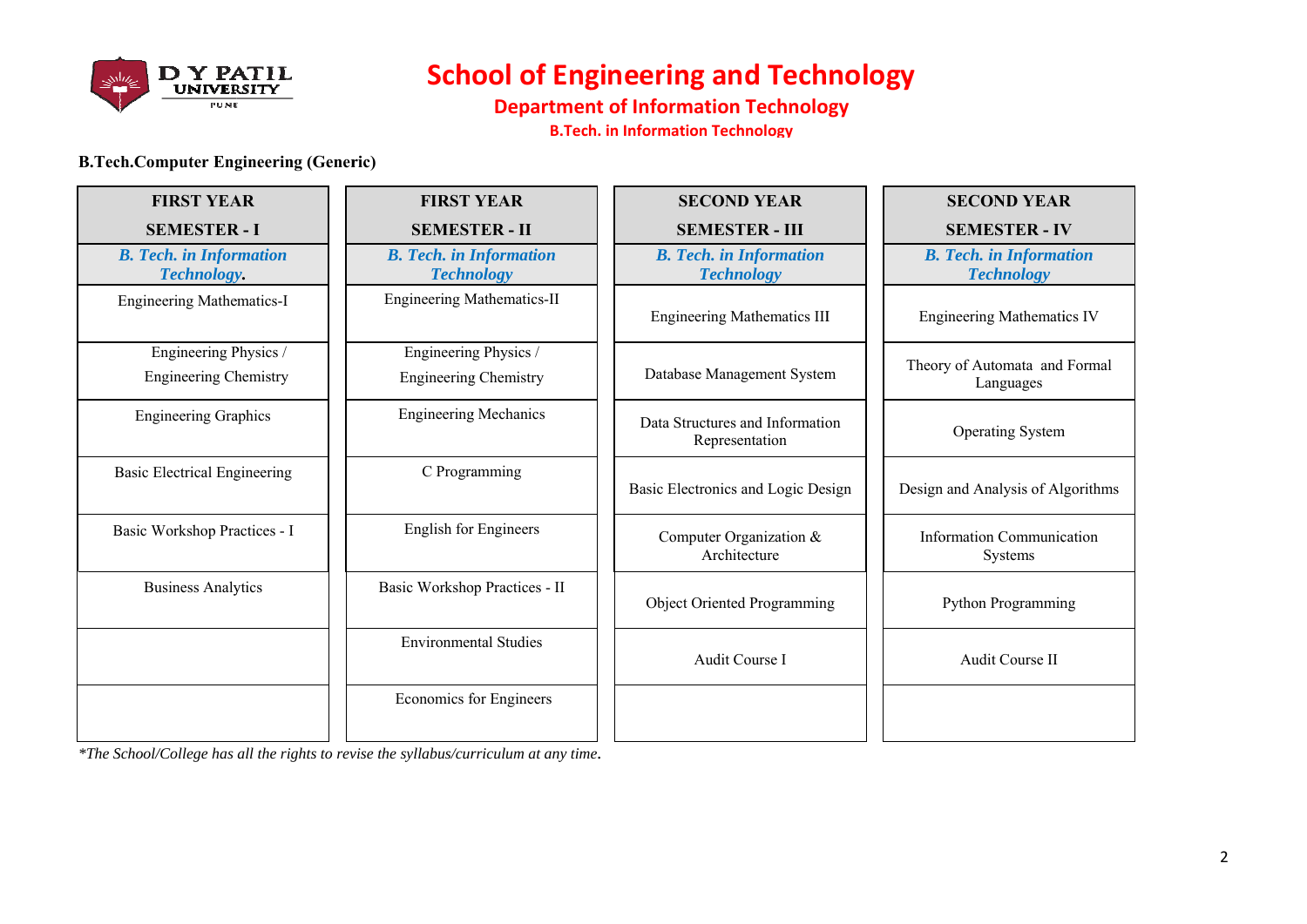

**Department of Information Technology** 

**B.Tech. in Information Technology** 

#### **B.Tech. Information Technology (Generic)**

| <b>THIRD YEAR</b>                                   | <b>THIRD YEAR</b>                                                                                                                                                                                                                                  | <b>FOURTH YEAR</b>                                                                                                                                                                                                    | <b>FOURTH YEAR</b>                                  |
|-----------------------------------------------------|----------------------------------------------------------------------------------------------------------------------------------------------------------------------------------------------------------------------------------------------------|-----------------------------------------------------------------------------------------------------------------------------------------------------------------------------------------------------------------------|-----------------------------------------------------|
| <b>SEMESTER - V</b>                                 | <b>SEMESTER - VI</b>                                                                                                                                                                                                                               | <b>SEMESTER - VII</b>                                                                                                                                                                                                 | <b>SEMESTER - VIII</b>                              |
| <b>B.</b> Tech. in Information<br><b>Technology</b> | <b>B.</b> Tech. in Information<br><b>Technology</b>                                                                                                                                                                                                | <b>B.</b> Tech. in Information<br><b>Technology</b>                                                                                                                                                                   | <b>B.</b> Tech. in Information<br><b>Technology</b> |
| Software Engineering                                | Stream Elective I- Cloud Computing                                                                                                                                                                                                                 | <b>Stream Elective IV-Soft Computing</b>                                                                                                                                                                              | Project/Internship                                  |
| <b>Compiler Design</b>                              | Stream Elective II- Internet of Things                                                                                                                                                                                                             | <b>Stream Elective V-Image Processing</b><br>and Machine Vision                                                                                                                                                       |                                                     |
| Information Security and Privacy                    | Stream Elective III- Open Source<br>Technologies                                                                                                                                                                                                   | <b>Stream Elective VI-Fault Tolerant</b><br>Systems                                                                                                                                                                   |                                                     |
| <b>Computer Networks</b>                            | Technical Elective I-<br>-Computer Graphics<br>-Error Control Coding and<br>Compression<br>-Robotics<br>-Software Testing and Quality<br>Assurance<br>-Real-Time Operating Systems<br>-Artificial Intelligence<br>-Matlab Programming Applications | Technical Elective II-<br>-Virtual and Augmented Reality<br>-Operations Research<br>-Machine Learning<br>-User Interface Design<br>-No SQL Database<br>-Natural Language Processing<br>-Network Design and Simulation |                                                     |
| Business Communication & Ethics                     | Open Elective I<br>-Project Management<br>-Cyber and Data Laws<br>-Vedic Mathematics<br>-Innovations and Design Thinking<br>-Non-Conventional Energy Sources                                                                                       | Open Elective II<br>-Financial Management<br>-Intellectual Property Rights<br>-Remote Sensing and GIS<br>-Entrepreneurship and Business -<br>Management<br>-Human Resource Management                                 |                                                     |
| Web Programming                                     | Mini Project I                                                                                                                                                                                                                                     | Mini Project II                                                                                                                                                                                                       |                                                     |

 $*$ The School/College has all the rights to revise the syllabus/curriculum at any time.

### **B.Tech. Specialization track Cyber Security & Digital Forensic**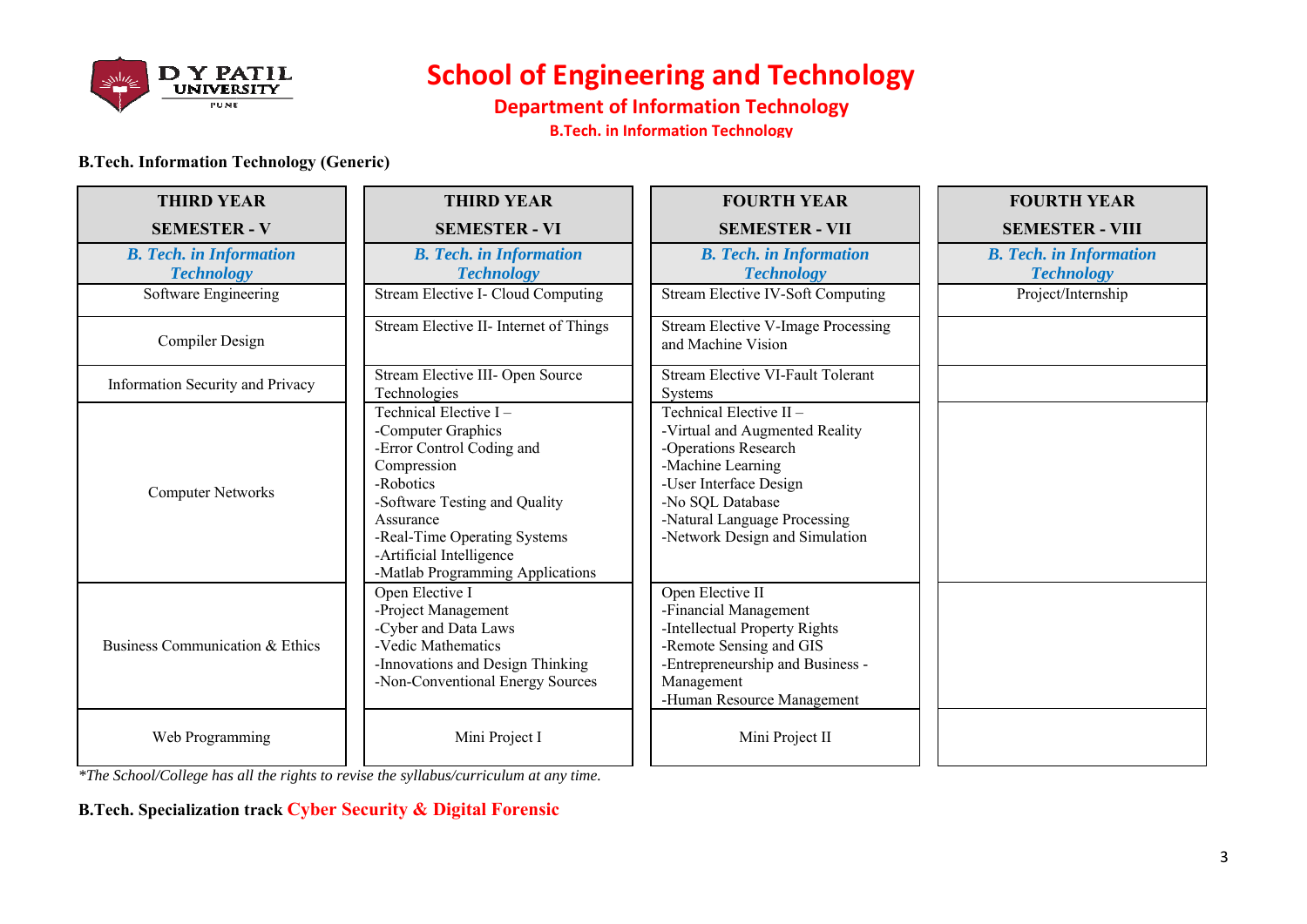

### **Department of Information Technology**

**B.Tech. in Information Technology** 

| <b>FIRST YEAR</b>                                     | <b>FIRST YEAR</b>                                     | <b>SECOND YEAR</b>                                | <b>SECOND YEAR</b>                          |
|-------------------------------------------------------|-------------------------------------------------------|---------------------------------------------------|---------------------------------------------|
| <b>SEMESTER - I</b>                                   | <b>SEMESTER - II</b>                                  | <b>SEMESTER - III</b>                             | <b>SEMESTER - IV</b>                        |
| <b>B.</b> Tech. in CS&DF.                             | <b>B.</b> Tech. in CS&DF.                             | <b>B.</b> Tech. in NIS CS&DF.                     | <b>B.</b> Tech. in CS&DF.                   |
| <b>Engineering Mathematics-I</b>                      | <b>Engineering Mathematics-II</b>                     | <b>Engineering Mathematics III</b>                | <b>Engineering Mathematics IV</b>           |
| Engineering Physics /<br><b>Engineering Chemistry</b> | Engineering Physics /<br><b>Engineering Chemistry</b> | Database Management System                        | Theory of Automata and Formal<br>Languages  |
| <b>Engineering Graphics</b>                           | <b>Engineering Mechanics</b>                          | Data Structures and Information<br>Representation | <b>Operating System</b>                     |
| <b>Basic Electrical Engineering</b>                   | C Programming                                         | Basic Electronics and Logic Design                | Design and Analysis of Algorithms           |
| Basic Workshop Practices - I                          | <b>English for Engineers</b>                          | Computer Organization &<br>Architecture           | <b>Information Communication</b><br>Systems |
| <b>Business Analytics</b>                             | Basic Workshop Practices - II                         | Object Oriented Programming                       | Python Programming                          |
|                                                       | <b>Environmental Studies</b>                          | Audit Course I                                    | Audit Course II                             |
|                                                       | Economics for Engineers                               |                                                   |                                             |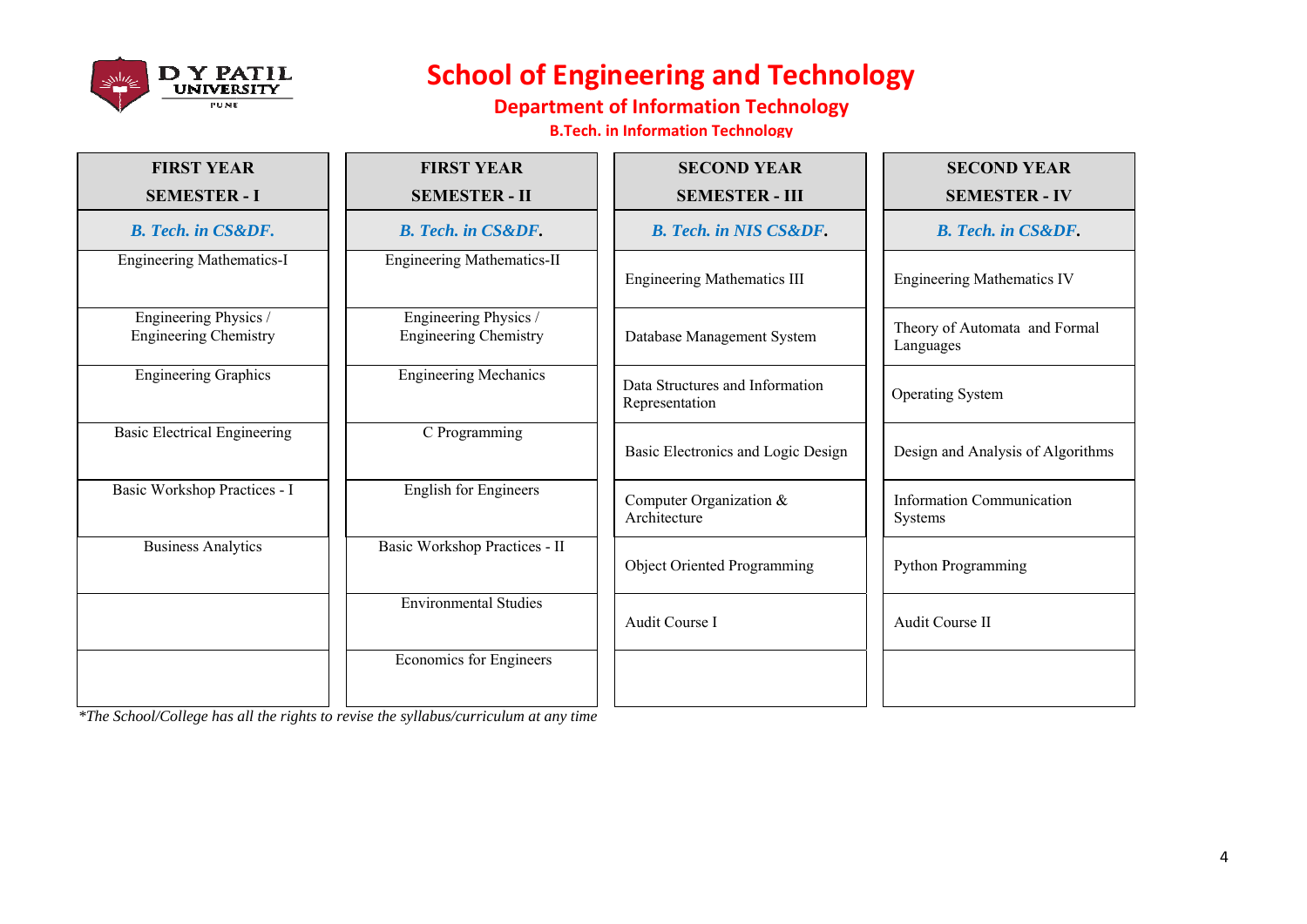

**Department of Information Technology** 

**B.Tech. in Information Technology** 

#### .B.Tech. Specialization trackCyber Security & Digital Forensic

|                                  | <b>THIRD YEAR</b>                                                                                                                                                                                                                                  | <b>FOURTH YEAR</b>                                                                                                                                                                                                    | <b>FOURTH YEAR</b>        |
|----------------------------------|----------------------------------------------------------------------------------------------------------------------------------------------------------------------------------------------------------------------------------------------------|-----------------------------------------------------------------------------------------------------------------------------------------------------------------------------------------------------------------------|---------------------------|
| <b>SEMESTER - V</b>              | <b>SEMESTER - VI</b>                                                                                                                                                                                                                               | <b>SEMESTER - VII</b>                                                                                                                                                                                                 | <b>SEMESTER - VIII</b>    |
| <b>B.</b> Tech. in CS&DF.        | <b>B. Tech. in CS&amp;DF.</b>                                                                                                                                                                                                                      | <b>B.</b> Tech. in CS&DF.                                                                                                                                                                                             | <b>B.</b> Tech. in CS&DF. |
| Software Engineering             | <b>Stream Corel-Cyber Security</b>                                                                                                                                                                                                                 | Stream Core 4-Incidence Response                                                                                                                                                                                      | Project/Internship        |
| Compiler Design                  | <b>Stream Core2-Digital Forensics</b>                                                                                                                                                                                                              | Stream Elective V- Vulnerability<br>Discovery and Exploits                                                                                                                                                            |                           |
| Information Security and Privacy | <b>Stream Core3-Ethical Hacking</b>                                                                                                                                                                                                                | Stream Elective VI-AI for<br>Cybersecurity                                                                                                                                                                            |                           |
| <b>Computer Networks</b>         | Technical Elective I-<br>-Computer Graphics<br>-Error Control Coding and<br>Compression<br>-Robotics<br>-Software Testing and Quality<br>Assurance<br>-Real-Time Operating Systems<br>-Artificial Intelligence<br>-Matlab Programming Applications | Technical Elective II-<br>-Virtual and Augmented Reality<br>-Operations Research<br>-Machine Learning<br>-User Interface Design<br>-No SQL Database<br>-Natural Language Processing<br>-Network Design and Simulation |                           |
| Business Communication & Ethics  | Open Elective I<br>-Project Management<br>-Cyber and Data Laws<br>-Vedic Mathematics<br>-Innovations and Design Thinking<br>-Non-Conventional Energy Sources                                                                                       | Open Elective II<br>-Financial Management<br>-Intellectual Property Rights<br>-Remote Sensing and GIS<br>-Entrepreneurship and Business -<br>Management<br>-Human Resource Management                                 |                           |
|                                  | Mini Project I                                                                                                                                                                                                                                     | Mini Project II                                                                                                                                                                                                       |                           |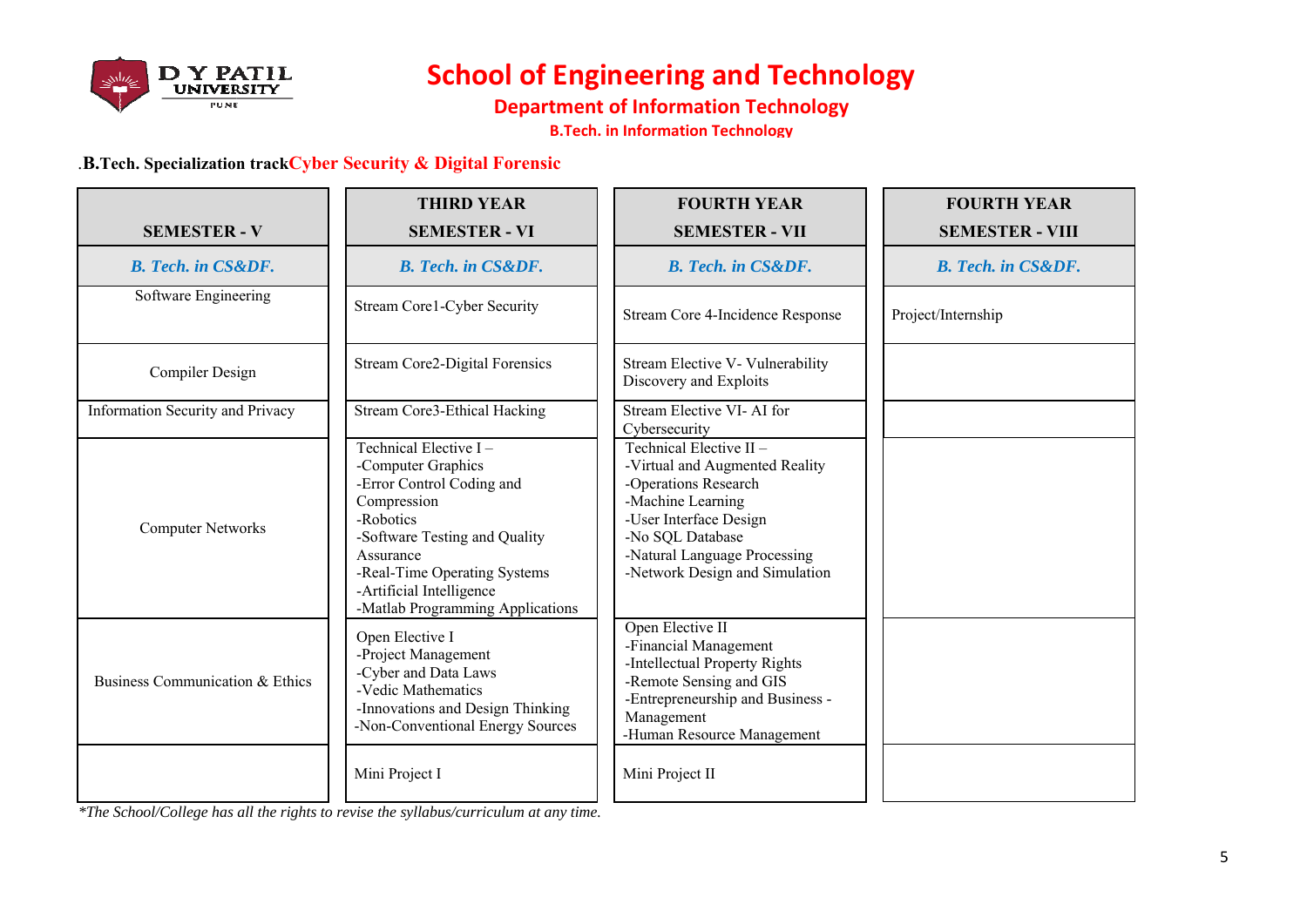

**Department of Information Technology** 

**B.Tech. in Information Technology** 

#### **B.Tech. Specialization trackData Science**

| <b>FIRST YEAR</b><br><b>SEMESTER - I</b>              | <b>FIRST YEAR</b><br><b>SEMESTER - II</b>             | <b>SECOND YEAR</b><br><b>SEMESTER - III</b>       | <b>SECOND YEAR</b><br><b>SEMESTER - IV</b> |
|-------------------------------------------------------|-------------------------------------------------------|---------------------------------------------------|--------------------------------------------|
| <b>B. Tech. in Data Science.</b>                      | <b>B. Tech. in Data Science.</b>                      | <b>B. Tech. in Data Science.</b>                  | <b>B. Tech. in Data Science.</b>           |
| <b>Engineering Mathematics-I</b>                      | <b>Engineering Mathematics-II</b>                     | <b>Engineering Mathematics III</b>                | <b>Engineering Mathematics IV</b>          |
| Engineering Physics /<br><b>Engineering Chemistry</b> | Engineering Physics /<br><b>Engineering Chemistry</b> | Database Management System                        | Theory of Automata and Formal<br>Languages |
| <b>Engineering Graphics</b>                           | <b>Engineering Mechanics</b>                          | Data Structures and Information<br>Representation | <b>Operating System</b>                    |
| <b>Basic Electrical Engineering</b>                   | C Programming                                         | Basic Electronics and Logic Design                | Design and Analysis of Algorithms          |
| Basic Workshop Practices - I                          | <b>English for Engineers</b>                          | Computer Organization &<br>Architecture           | Information Communication<br>Systems       |
| <b>Business Analytics</b>                             | Basic Workshop Practices - II                         | <b>Object Oriented Programming</b>                | Python Programming                         |
|                                                       | <b>Environmental Studies</b>                          | Audit Course I                                    | Audit Course II                            |
|                                                       | Economics for Engineers                               |                                                   |                                            |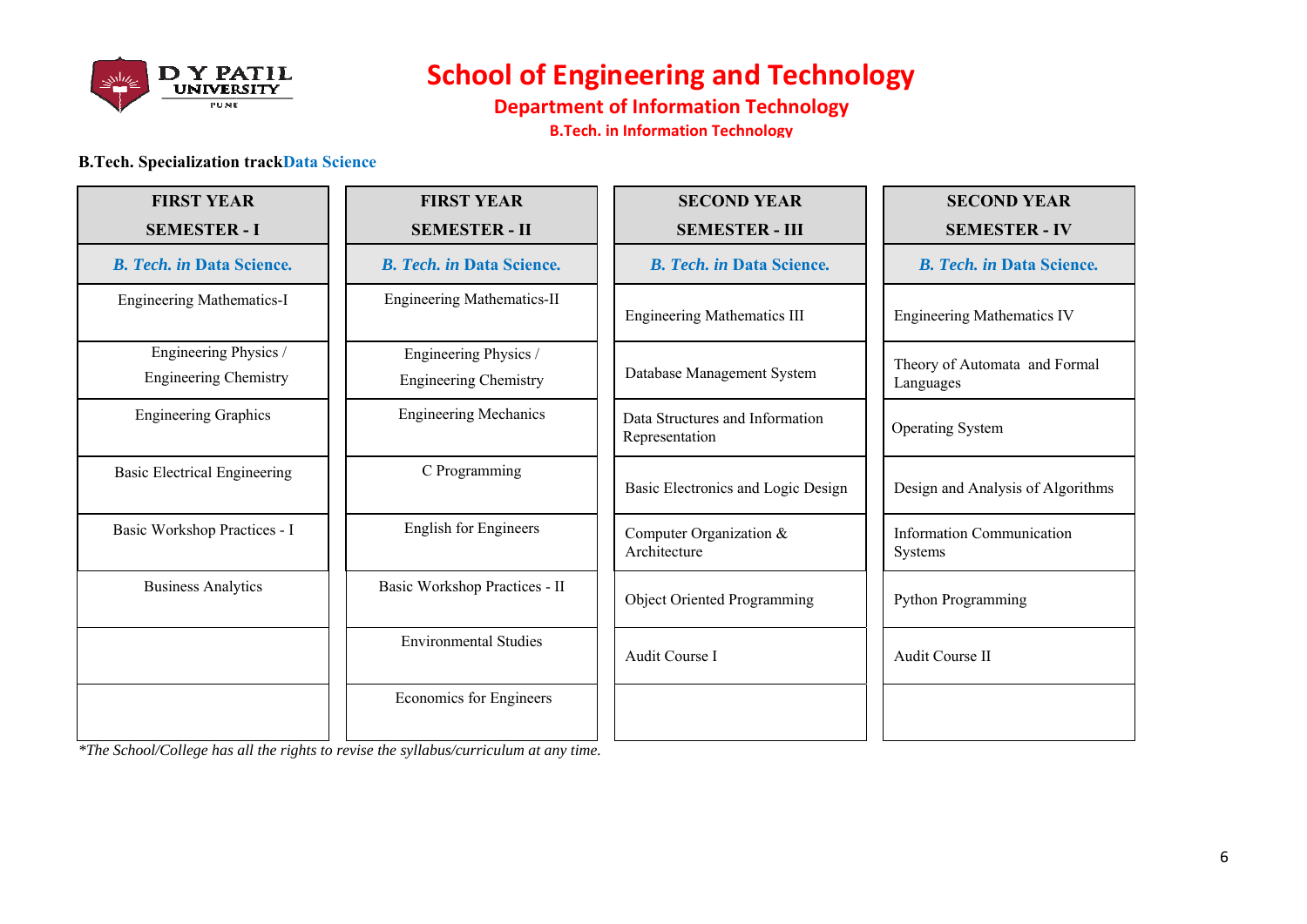

### **Department of Information Technology**

**B.Tech. in Information Technology** 

#### **B.Tech. Specialization trackData Science**

| <b>THIRD YEAR</b>                | <b>THIRD YEAR</b>                                                                                                                                                                                                                                  | <b>FOURTH YEAR</b>                                                                                                                                                                                                    | <b>FOURTH YEAR</b>               |
|----------------------------------|----------------------------------------------------------------------------------------------------------------------------------------------------------------------------------------------------------------------------------------------------|-----------------------------------------------------------------------------------------------------------------------------------------------------------------------------------------------------------------------|----------------------------------|
| <b>SEMESTER - V</b>              | <b>SEMESTER - VI</b>                                                                                                                                                                                                                               | <b>SEMESTER - VII</b>                                                                                                                                                                                                 | <b>SEMESTER - VIII</b>           |
| <b>B. Tech. in Data Science.</b> | <b>B. Tech. in Data Science.</b>                                                                                                                                                                                                                   | <b>B.</b> Tech. in Data Science.                                                                                                                                                                                      | <b>B. Tech. in Data Science.</b> |
| Software Engineering             | Stream Core1-Introduction to Data<br>Science                                                                                                                                                                                                       | Stream Core - Machine Learning<br>with Python                                                                                                                                                                         | Project/Internship               |
| Compiler Design                  | Stream Core2-Data Warehousing and<br>Mining                                                                                                                                                                                                        | Stream Elective I- Neural Network<br>and Deep Learning                                                                                                                                                                |                                  |
| Information Security and Privacy | Stream Core3- Statistical Data<br>Analysis with R                                                                                                                                                                                                  | Stream Elective II- Big Data<br>Analytics                                                                                                                                                                             |                                  |
| <b>Computer Networks</b>         | Technical Elective I-<br>-Computer Graphics<br>-Error Control Coding and<br>Compression<br>-Robotics<br>-Software Testing and Quality<br>Assurance<br>-Real-Time Operating Systems<br>-Artificial Intelligence<br>-Matlab Programming Applications | Technical Elective II-<br>-Virtual and Augmented Reality<br>-Operations Research<br>-Machine Learning<br>-User Interface Design<br>-No SQL Database<br>-Natural Language Processing<br>-Network Design and Simulation |                                  |
| Business Communication & Ethics  | Open Elective I<br>-Project Management<br>-Cyber and Data Laws<br>-Vedic Mathematics<br>-Innovations and Design Thinking<br>-Non-Conventional Energy Sources                                                                                       | Open Elective II<br>-Financial Management<br>-Intellectual Property Rights<br>-Remote Sensing and GIS<br>-Entrepreneurship and Business -<br>Management<br>-Human Resource Management                                 |                                  |
|                                  | Mini Project I                                                                                                                                                                                                                                     | Mini Project II                                                                                                                                                                                                       |                                  |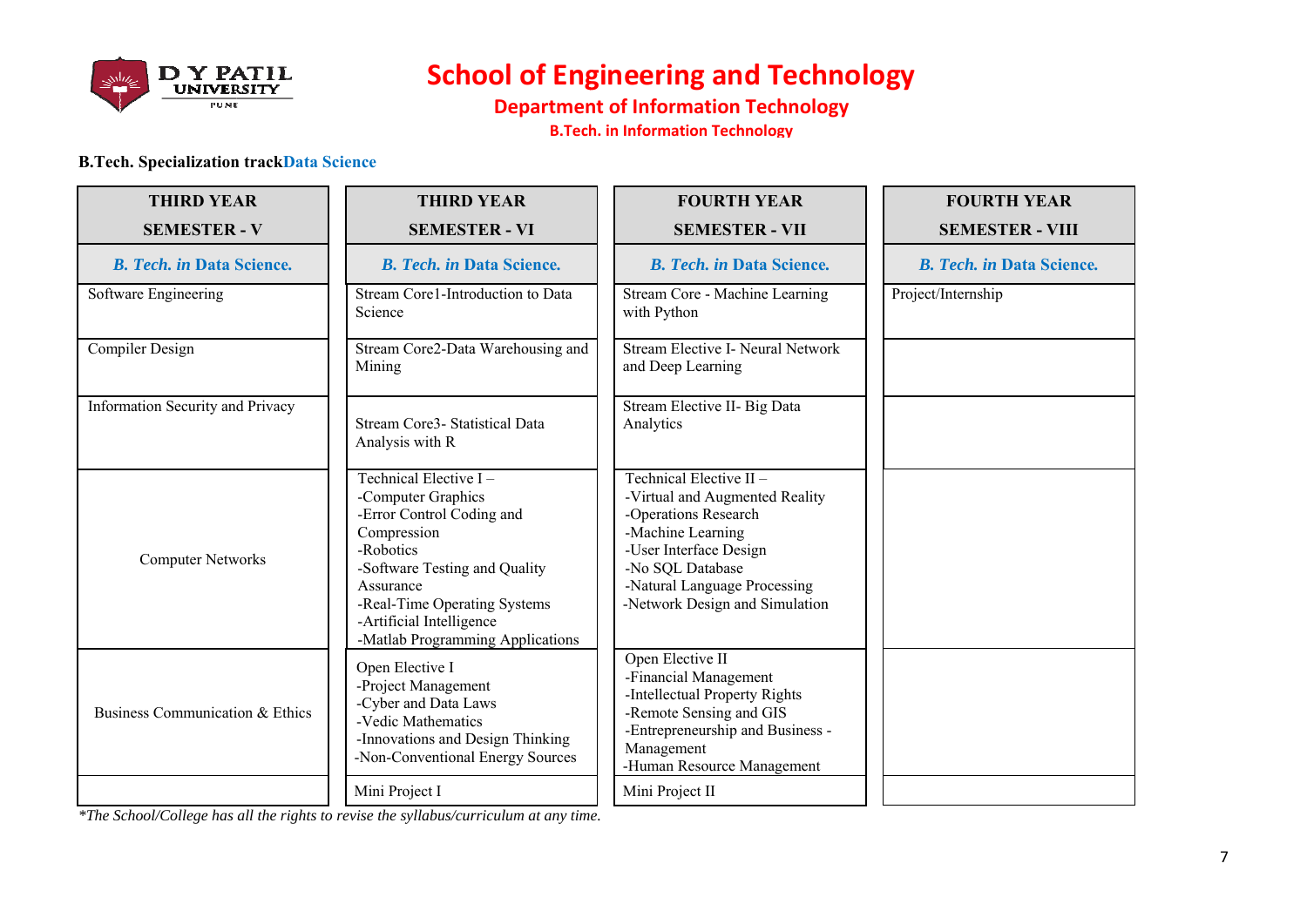

**Department of Information Technology B.Tech. in Information Technology** 

#### **B.Tech. Specialization trackInformation Communication Technology**

| <b>FIRST YEAR</b><br><b>SEMESTER - I</b>              | <b>FIRST YEAR</b><br><b>SEMESTER - II</b>             | <b>SECOND YEAR</b><br><b>SEMESTER - III</b>       | <b>SECOND YEAR</b><br><b>SEMESTER - IV</b>  |
|-------------------------------------------------------|-------------------------------------------------------|---------------------------------------------------|---------------------------------------------|
| <b>B.</b> Tech. in ICT.                               | <b>B.</b> Tech. in ICT.                               | <b>B.</b> Tech. in ICT.                           | <b>B.</b> Tech. in ICT.                     |
| <b>Engineering Mathematics-I</b>                      | <b>Engineering Mathematics-II</b>                     | <b>Engineering Mathematics III</b>                | <b>Engineering Mathematics IV</b>           |
| Engineering Physics /<br><b>Engineering Chemistry</b> | Engineering Physics /<br><b>Engineering Chemistry</b> | Database Management System                        | Theory of Automata and Formal<br>Languages  |
| <b>Engineering Graphics</b>                           | <b>Engineering Mechanics</b>                          | Data Structures and Information<br>Representation | <b>Operating System</b>                     |
| <b>Basic Electrical Engineering</b>                   | C Programming                                         | Basic Electronics and Logic Design                | Design and Analysis of Algorithms           |
| Basic Workshop Practices - I                          | <b>English for Engineers</b>                          | Computer Organization &<br>Architecture           | Information Communication<br><b>Systems</b> |
| <b>Business Analytics</b>                             | Basic Workshop Practices - II                         | <b>Object Oriented Programming</b>                | <b>Python Programming</b>                   |
|                                                       | <b>Environmental Studies</b>                          | Audit Course I                                    | Audit Course II                             |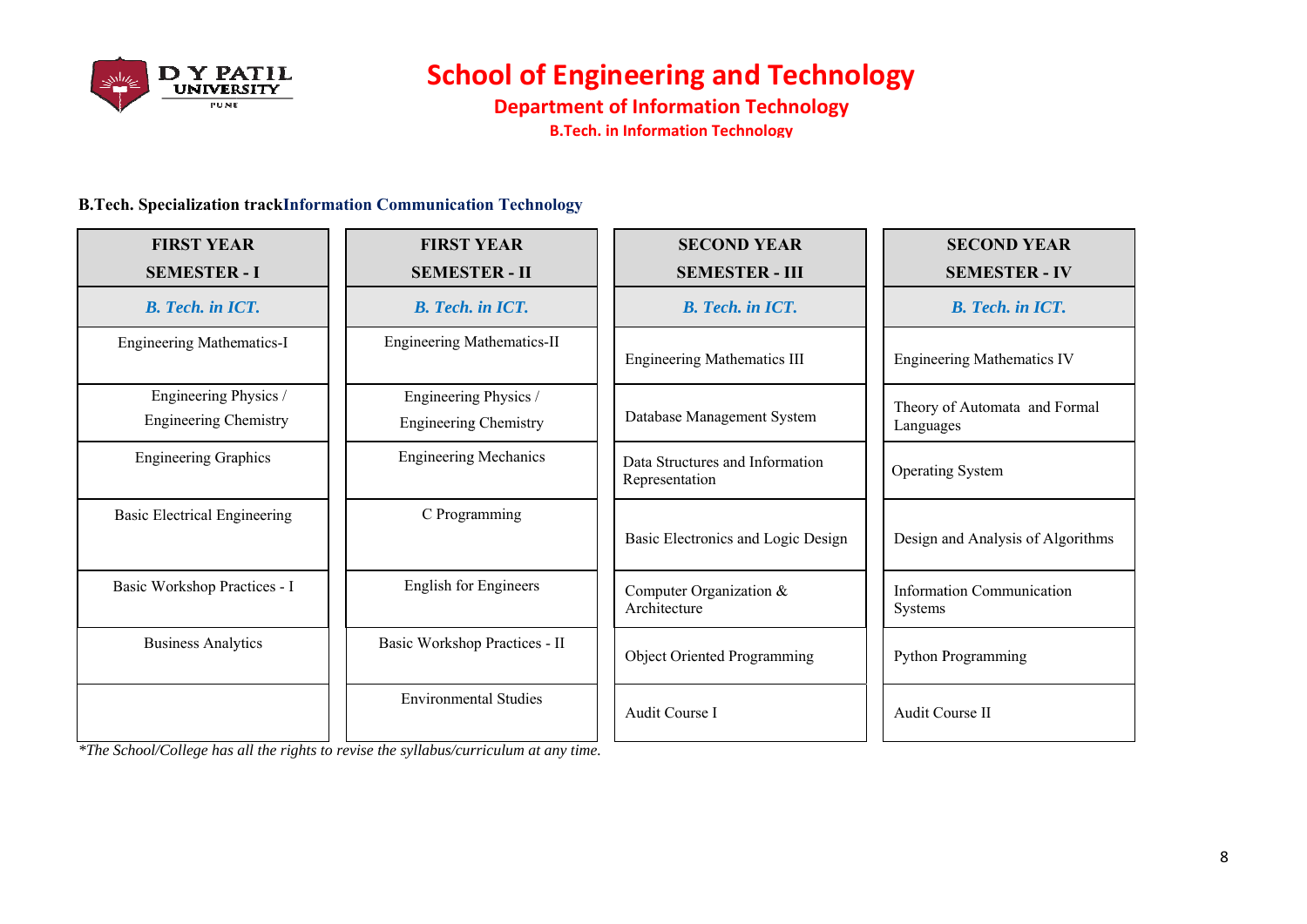

**Department of Information Technology B.Tech. in Information Technology** 

#### **B.Tech. Specialization trackInformation Communication Technology**

| <b>THIRD YEAR</b>                | <b>THIRD YEAR</b>                                                                                                                                                                                                                                  | <b>FOURTH YEAR</b>                                                                                                                                                                                                    | <b>FOURTH YEAR</b>      |
|----------------------------------|----------------------------------------------------------------------------------------------------------------------------------------------------------------------------------------------------------------------------------------------------|-----------------------------------------------------------------------------------------------------------------------------------------------------------------------------------------------------------------------|-------------------------|
| <b>SEMESTER - V</b>              | <b>SEMESTER - VI</b>                                                                                                                                                                                                                               | <b>SEMESTER - VII</b>                                                                                                                                                                                                 | <b>SEMESTER - VIII</b>  |
| <b>B.</b> Tech. in ICT.          | <b>B.</b> Tech. in ICT.                                                                                                                                                                                                                            | <b>B.</b> Tech. in ICT.                                                                                                                                                                                               | <b>B.</b> Tech. in ICT. |
| Software Engineering             | Stream Corel-Digital Signal<br>Processing                                                                                                                                                                                                          | Stream Core 4-Ecommerce and<br>Digital Marketing                                                                                                                                                                      | Project/Internship      |
| Compiler Design                  | <b>Stream Core2-Wireless</b><br><b>Communication Systems</b>                                                                                                                                                                                       | <b>Stream Elective V-Social</b><br>Engineering                                                                                                                                                                        |                         |
| Information Security and Privacy | Stream Core3-Multimedia<br>Communication                                                                                                                                                                                                           | Stream Elective VI- Intelligent ICT<br>Systems                                                                                                                                                                        |                         |
| <b>Computer Networks</b>         | Technical Elective I-<br>-Computer Graphics<br>-Error Control Coding and<br>Compression<br>-Robotics<br>-Software Testing and Quality<br>Assurance<br>-Real-Time Operating Systems<br>-Artificial Intelligence<br>-Matlab Programming Applications | Technical Elective II-<br>-Virtual and Augmented Reality<br>-Operations Research<br>-Machine Learning<br>-User Interface Design<br>-No SQL Database<br>-Natural Language Processing<br>-Network Design and Simulation |                         |
| Business Communication & Ethics  | Open Elective I<br>-Project Management<br>-Cyber and Data Laws<br>-Vedic Mathematics<br>-Innovations and Design Thinking<br>-Non-Conventional Energy Sources                                                                                       | Open Elective II<br>-Financial Management<br>-Intellectual Property Rights<br>-Remote Sensing and GIS<br>-Entrepreneurship and Business -<br>Management<br>-Human Resource Management                                 |                         |
|                                  | Mini Project I                                                                                                                                                                                                                                     | Mini Project II                                                                                                                                                                                                       |                         |